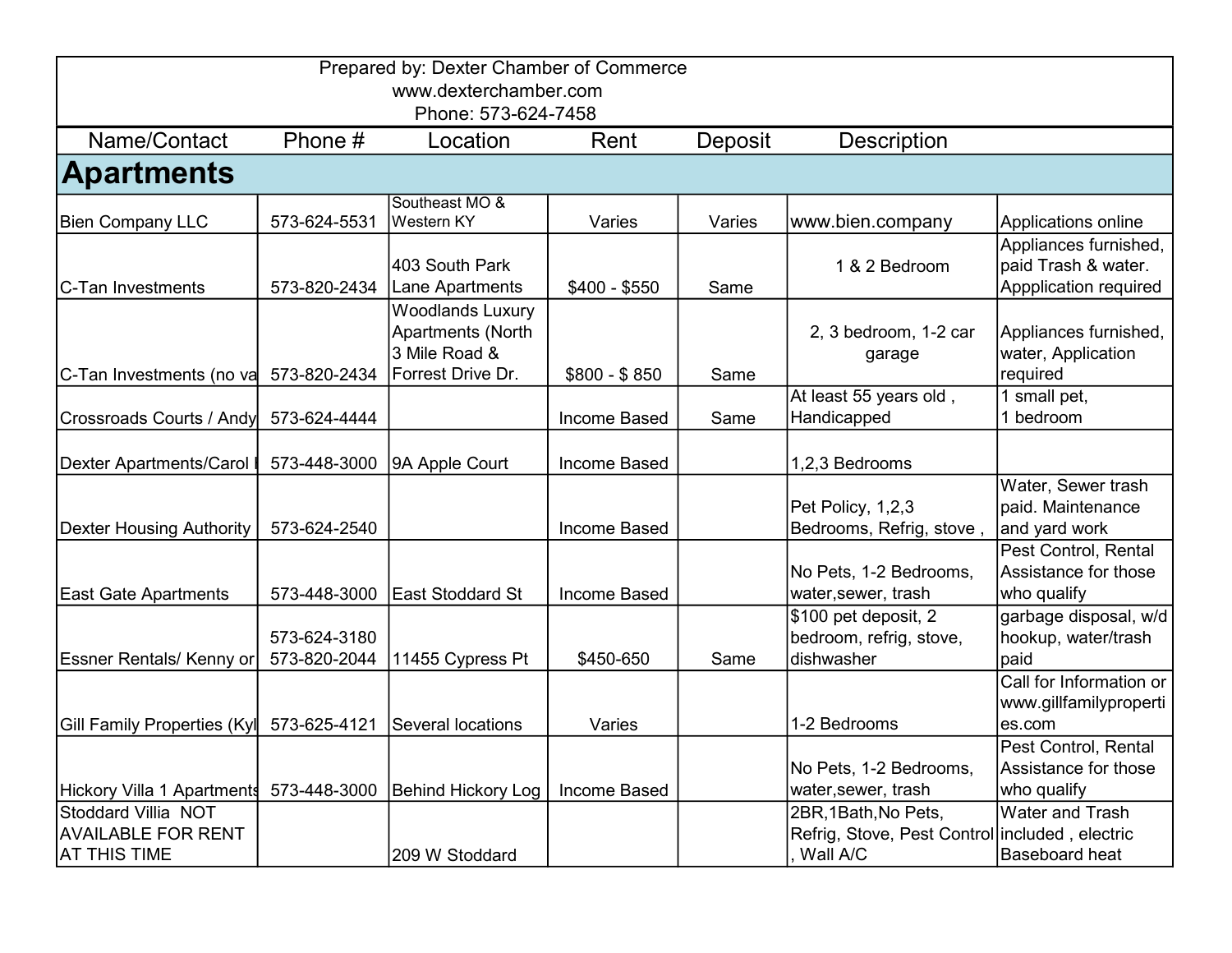| Watkins                                                    |                                     |                                          |        |        |                                                                                       |                                                                        |
|------------------------------------------------------------|-------------------------------------|------------------------------------------|--------|--------|---------------------------------------------------------------------------------------|------------------------------------------------------------------------|
| Apartments/Heather Please                                  |                                     | 311 Mulberry and                         |        |        |                                                                                       | <b>Water and Trash</b>                                                 |
| Text between 8 - 5                                         | 573-421-5956                        | 100 W. Market                            | Varies | Varies | 2-3 Bedrooms                                                                          | included                                                               |
| <b>Westport Garden /Heather</b>                            |                                     |                                          |        |        |                                                                                       |                                                                        |
| Please Text between 8 -                                    |                                     |                                          |        |        |                                                                                       | Pest Control, Water                                                    |
| 5                                                          | 573-421-5956                        | 900 Westport Dr                          | Varies | Varies | 2-3 Bedrooms                                                                          | and Trash included                                                     |
| Westridge Apts Grant 1/ S                                  | 417-233-4466                        | 15974 CR 612                             | \$390  | \$390  | No Pets, 1 Bedroom,<br>Water, Trash, Sewer<br>included                                |                                                                        |
| Westridge Apts Grant 1/ S                                  | 417-233-4466                        | 15974 CR 612                             | \$460  | \$460  | No Pets, 2 Bedroom,<br>Water, Trash, Sewer<br>included                                |                                                                        |
| Westridge Apts Grant 1/ S                                  | 417-233-4466                        | 15974 CR 612                             | \$545  | \$545  | No Pets, 3 Bedroom,<br>Water, Trash, Sewer<br>included                                |                                                                        |
| Westridge Apts Grant 2/ § 417-233-4466   11925 Two Mile Rd |                                     |                                          | \$460  | \$460  | No Pets, 3 Bedroom,<br>Water, Trash, Sewer<br>included                                | Electirc Ozark Border,<br>\$155 Deposit                                |
| SJ & FJ Properties LLC                                     | 573-625-3178                        | <b>Different Locations</b>               | Varies | Varies | SJ & FJ Properties LLC on upon request or<br>Facebook page for latest<br>availability | Applications emailed<br>posted on Facebook<br>page                     |
| <b>Duplexs</b>                                             |                                     |                                          |        |        |                                                                                       |                                                                        |
| <b>Allen Walker Duplexes</b>                               | 573-624-6111<br>or 573-624-<br>5832 |                                          | \$750  | \$500  | 3 Bedroom, Stove and<br>Dishwasher furnished                                          | <b>Washer and Dryer</b><br>Hookup                                      |
| <b>Bien Company LLC</b>                                    | 573-624-5531                        | Southeast MO &<br>Western KY             | Varies | Varies | www.bien.company                                                                      | Applications online                                                    |
| C-Tan Investments                                          | 573-820-2434                        | 15XXX County<br>Road 612 (Grant<br>Road) | \$675  | \$675  | 2 Bedroom, \$250 Non<br>refundable Pet Deposit                                        | Appliances furnished,<br>Appplication required<br>water paid by renter |
| Dexter Senior Apts,<br>Patty<br>Open (M<br>2-5 or Th 9-11) |                                     | 573-624-8113   1002 Hickory Log          | \$290  | \$290  | 1 Bedroom, stove,<br>Refrig, dishwasher                                               | <b>Washer and Dryer</b><br>shared by 2 apts                            |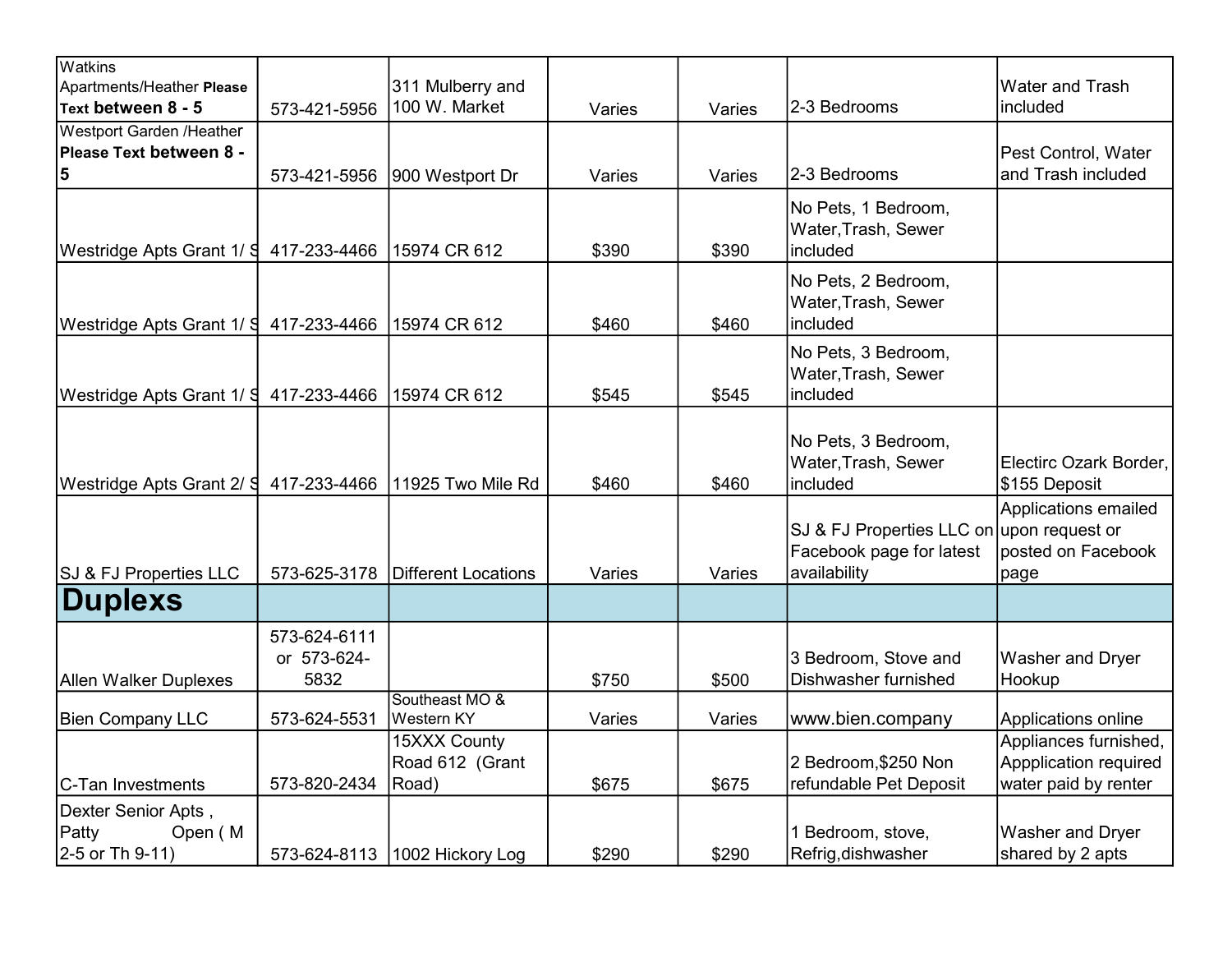|                          |              | 803 A B Susan St,  |               |       |                                                   |                                              |
|--------------------------|--------------|--------------------|---------------|-------|---------------------------------------------------|----------------------------------------------|
|                          |              | 801-806 One Mile   |               |       | No Pets, 2BR 2Bath, & 1-                          |                                              |
|                          | 573-624-7858 | Road, 2468 One     |               |       | 3BR 2 bath, 1 Car Garage,                         | Stove, dishwasher,                           |
| Duplex / Hobgood & Mand  | 573-624-0587 | Mile Road          | Call for Info |       | tile & Carpet,                                    | W/D Hookup                                   |
|                          | 573-624-3675 |                    |               |       | No Pets, 2 Bedroom,                               | Major Appliances, w/d                        |
| Duplex / Jeff Dukes      | 573-624-7043 |                    | \$575-\$625   | \$350 | Garage,                                           | hookup                                       |
|                          | 573-624-3180 |                    |               |       | \$100 pet deposit, 2<br>bedroom, refrig, stove,   | Garage, w/d hookup,                          |
| Duplex / Kenny and Debbi | 573-820-2044 | 11455 Cypress Pt   | \$450-\$650   | Same  | dishwasher                                        | water & trash paid                           |
|                          | 573-293-4409 |                    |               |       | No Pets, 3 BR, 1Bath, All                         | w/d hookup, Central                          |
| Duplex/ Steve Moore      | 573-293-4658 | McClard St         | \$485         | \$200 | electric,                                         | A/C                                          |
| Duplex/ Jim Vessell      | 573-276-4442 | 10887 Prairie Lane | \$420         | \$300 | No Pets, 2 Bedroom                                |                                              |
|                          |              |                    |               |       | No Pets, 2 Bedroom,                               |                                              |
| Duplex/ Jim Vessell      | 573-276-4442 | 10887 Prairie Lane | \$450         | \$300 | Water/Trash Paid                                  | All electric                                 |
|                          |              |                    |               |       | No Pets, 2Bedroom,                                |                                              |
| Duplex / David Agey      | 573-820-5488 |                    | \$500         |       | Water/Trash Paid                                  | Appliances Furnished                         |
|                          | 573-624-8083 |                    |               |       | No Pets, 2 Bedrooms,<br>water, sewer, trash, Lawn | Pest Control, Rental<br>Assistance for those |
| Hickory Plaza / Roy McDd | $(1:30-5pm)$ | 1406 Scott St      | \$365         | \$365 | Care                                              | who qualify                                  |
|                          |              |                    |               |       | 1 Adult, No Pets, 1                               | W/D Hookups, Water                           |
| Pete Parysek             | 573-614-1371 | Vine St, Downtown  | \$345         | \$300 | bedroom, Refrig, Stove                            | /Trash included                              |
|                          | 573-421-7645 |                    |               |       | No Pets, Luxary 2Bed 2                            | Dishwasher, range &                          |
|                          | 573-624-8994 |                    |               |       | Bath, 1 Car Garage, 1200                          | washer/dryer, refrig                         |
| Reynolds Duplex/ Don &   | 573-421-7371 | Janette Lane       | \$550         | \$550 | Sqft,                                             | hookups                                      |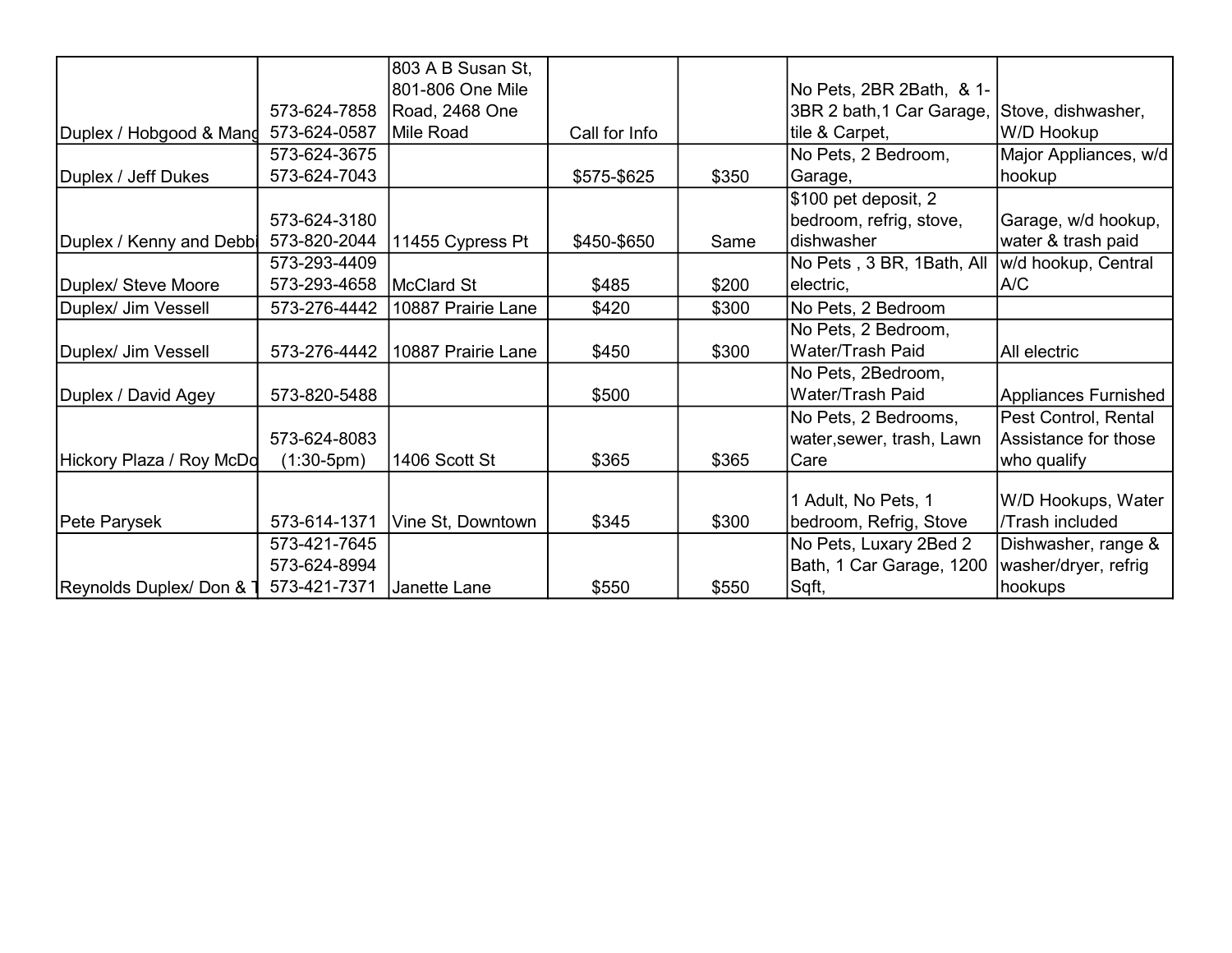| <b>Triplex</b>                 |              |                      |             |        |                                  |                         |
|--------------------------------|--------------|----------------------|-------------|--------|----------------------------------|-------------------------|
|                                | 573-624-5383 |                      |             |        | 2 bedroom, 1 Bath,               |                         |
|                                | 573-429-2047 |                      |             |        | appliances, Trash, water,        |                         |
| <b>Triplex/ David Grubbs</b>   | 573-776-4693 |                      | \$480       | \$500  | Sewer                            |                         |
|                                |              |                      |             |        | No Pets, 2 bedroom, 2            |                         |
|                                |              | S of Railroad on     |             |        | bath, Appliances, Garage,        |                         |
| West Lake Apartments/ R        | 573-820-2466 | <b>Two Mile Road</b> | \$650-\$750 | Varies | private pond                     |                         |
| Townhouses                     |              |                      |             |        |                                  |                         |
|                                |              |                      |             |        |                                  | W/D Hookups, Trash      |
|                                |              |                      |             |        | No Pets, 2 Bedroom,              | P/U, Water and          |
| Beau Chateau                   | 573-448-3000 | 501 Fanetta          | \$460       | \$460  | Refrig., Dishwasher, Stove Sewer |                         |
|                                |              |                      |             |        |                                  | W/D Hookups, Trash      |
|                                |              |                      |             |        | No Pets, 2 Bedroom,              | P/U, Water and          |
| Beau Chateau                   | 573-448-3000 | 501 Fanetta          | \$550       | \$550  | Refrig., Dishwasher, Stove Sewer |                         |
|                                |              | Southeast MO &       |             |        |                                  |                         |
| <b>Bien Company LLC</b>        | 573-624-5531 | Western KY           | Varies      | Varies | www.bien.company                 | Applications online     |
|                                |              |                      |             |        |                                  | Appliances furnished,   |
|                                |              |                      |             |        | 2 Bedroom                        | paid Trash & water.     |
| C-Tan Investment               | 573-820-2434 |                      | \$550       | \$550  |                                  | Appplication required   |
|                                |              | 113-115 W. Grant.    |             |        |                                  | Call for Information or |
|                                |              | 1703 W. Grant, CR    |             |        | 2 Bedroom, 1.5 Bath              | www.gillfamilyproperti  |
| Gill Family Properties (Kyl    | 573-624-4121 | 605                  | Varies      | Varies | <b>Townhomes</b>                 | es.com                  |
|                                |              |                      |             |        | No Pets, 2 Bed, Refrig,          | <b>Water and Trash</b>  |
| Townhouses/ Kenny/Debl         | 573-624-3180 | 11455 Cypress Pt     | \$300-500   | Same   | <b>Dishwaser</b>                 | <b>Service Paid</b>     |
|                                |              |                      |             |        | No Pets over 10lbs, 2 BR,        |                         |
|                                |              |                      |             |        | 2 Bath, All appliances,          | Private Pond,           |
| West Lake Townhomes/ F         | 573-820-2466 | 17-103 S. Two Mile   | \$750-800   | Same   | Garage                           | Handicap units avail.   |
|                                |              |                      |             |        | No Pets, 2bed, 1.5 bat,          | Water and trash         |
|                                |              |                      |             |        | W/D Hookups,                     | included, swimming      |
| <b>Westport Townhouses/</b>    |              | 611 One Mile Rd      | \$425       | Same   | Dishwasher                       | Pool access             |
|                                |              |                      |             |        | Pets, 2Bed, 2 Bath,              |                         |
|                                | 573-625-5555 |                      |             |        | Fireplace, Garage Rental         |                         |
| <b>Willow Creek Townhousel</b> | 573-624-7760 | S Walnut and AF      | \$500       | \$250  | Fee                              |                         |
| <b>Houses</b>                  |              |                      |             |        |                                  |                         |
|                                |              | Southeast MO &       |             |        |                                  |                         |
| <b>Bien Company LLC</b>        | 573-624-5531 | Western KY           | Varies      | Varies | www.bien.company                 | Applications online     |